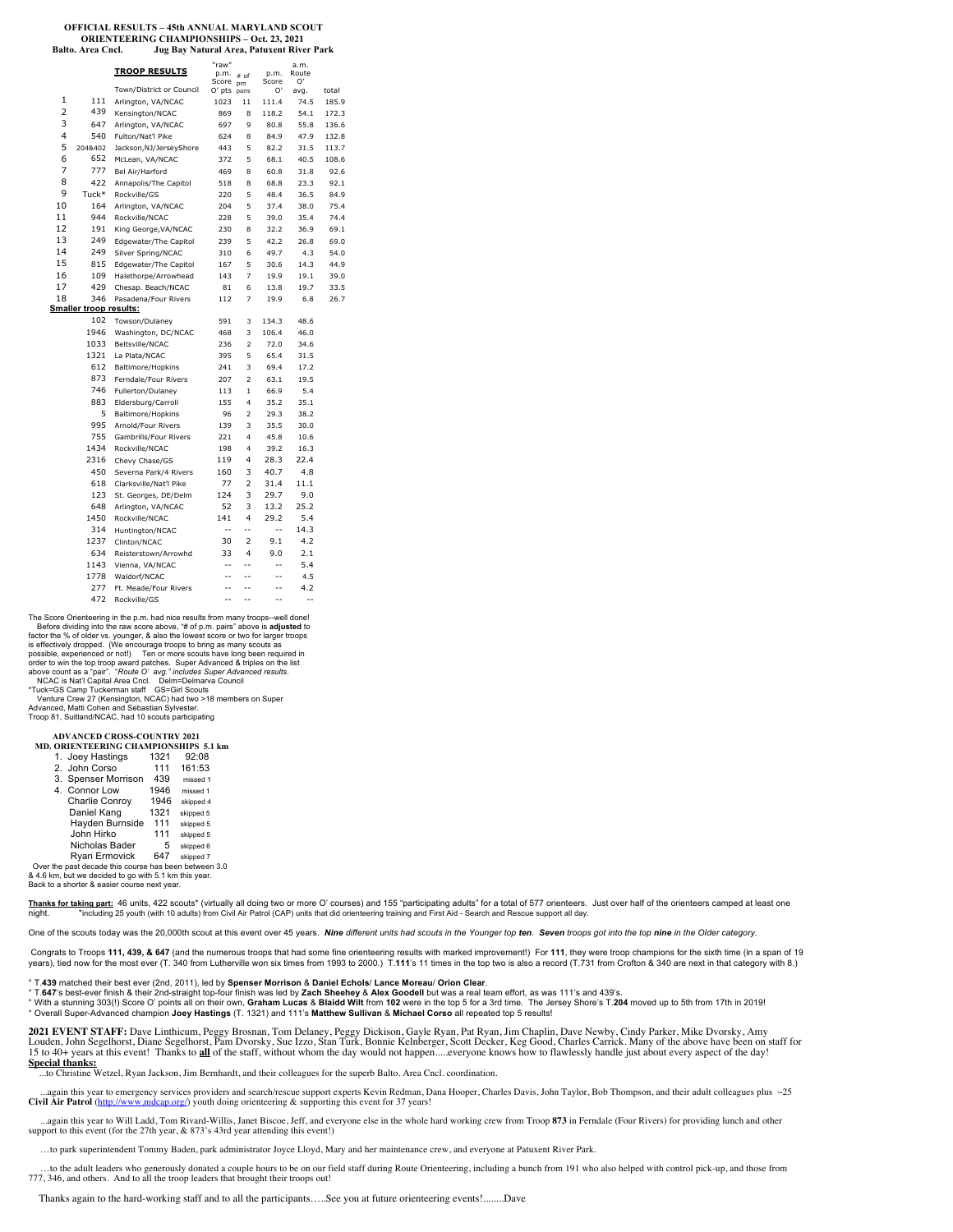|              | <b>OLDER ROUTE ORIENTEERING 2021</b>                                                 |             |              |
|--------------|--------------------------------------------------------------------------------------|-------------|--------------|
| $\mathbf{1}$ | MD. SCOUT CHAMPIONSHIPS RESULTS<br>Zack Sheehey/Alex Goodell                         | 647         | 25           |
| 2            | Hans Ryerson/Max Wang                                                                | 652         | 24.5         |
| 3            | Matthew Sullivan/Alan McCartney                                                      | 111         | 24.3         |
| 4            | Graham Lucas/Blaidd Wilt                                                             | 102         | 24.1         |
| 5<br>6       | Michael Corso/Sam Cruley<br>Edward Gun/Chad Bo                                       | 111<br>1033 | 24<br>23.9   |
| 7            | Jimmy Mazel/Liam Merrigan                                                            | 164         | 22.9         |
| 8            | Luke Salter/Emmett Ornron                                                            | 102         | 22.6         |
| 9            | Daniel Echols/Lance Moreau/Orion Clear                                               | 439         | 22.5         |
| 10<br>11     | Owen Chin/Alex Fuhrig                                                                | 647<br>647  | 22.3<br>22.2 |
| 12           | Aryo Sugiarto/Matthew Bucek<br>Mia Chapman/Heather Doyen                             | 995         | 21.5         |
| 13           | ShaneWerosta/NickKerstetter/ShawnWhite                                               | 204         | 21           |
| 14           | Kaden Carpenter/Owen Caputo                                                          | 111         | 20.6         |
| 15<br>16     | Gavin Faulkner/Carlos Panals                                                         | 422<br>191  | 20.4<br>20.3 |
| 17           | Will Tolley/Wesley Niepraschk<br>Connor Jones/Bela Barish                            | 647         | 19.9         |
| 18           | Ben Cruley/David Herrmann                                                            | 111         | 19.6         |
| 19           | Sophia Shuman/Abby McRae                                                             | 2316        | 19.1         |
| 20<br>21     | Deacon Stroud/James McKeena                                                          | 540<br>652  | 18.7<br>18.5 |
| 22           | Ben Runde/Chris Kalliker<br>Nick Barone/Jarrett Brooks                               | 204         | 18.2         |
| 23           | Maneet Mehta/Jayen Jolia                                                             | 540         | 18           |
| 24           | Shane White/Yusuf Gadir                                                              | 944         | 17.9         |
| 25           | Braxton Rivers/Liam McGann                                                           | 777         | 17.7         |
| 26<br>27     | Sam Goldstein/Todd Rosenblatt<br>James Horning/Dylan Wood                            | 944<br>429  | 16.9<br>16.7 |
| 28           | Noah Haehl/Everett Hontz                                                             | 873         | 16.1         |
| 29           | Ryan Liston/Henry Teter                                                              | B249        | 15.8         |
| 30           | Jimmy Waddick/Houston Burnside                                                       | 111         | 14           |
| 30<br>30     | Derek Rudd/Lucas Reed<br>Noah Goldstein/Tucker Navin/Felix Shereno                   | 777<br>1946 | 14<br>14     |
| 33           | Ashlynn Vilcheck/Eve Cash                                                            | 314         | 13           |
| 33           | Sophie Restelli/Nora Pereira                                                         | 612         | 13           |
| 33           | Aiden Heinbaugh/Michael Newman                                                       | 777         | 13           |
| 33<br>33     | Liam Doyen/Noah Clarke<br>Danny Ning/Anderson Lay                                    | 995<br>1434 | 13<br>13     |
| 38           | Christian Rush/Carter Kunz                                                           | 111         | 12           |
| 38           | James Siegert/Daniel McFarland                                                       | B249        | 12           |
| 38           | Liam Brown/Declan Brown                                                              | 648         | 12           |
| 38<br>38     | Ryan Gustin/Gregory Kramer<br>Daniel Miskelly/Leo Peele                              | 755<br>944  | 12<br>12     |
| 43           | Casey Timlen/James Kemp                                                              | 102         | 11           |
| 43           | Luke Eaddy/Dylan French                                                              | 191         | 11           |
| 43           | Max Fuhrig/Jack Wall                                                                 | 647         | 11           |
| 46<br>46     | Reagan/Gabriel Parker/ Sam Pachler<br>Jacob Ouellette/Aidan Thur                     | 422<br>540  | 10<br>10     |
| 46           | LeelaMorin/PiperLarson/AudreyGilroy-Scott                                            | 612         | 10           |
| 49           | Teddy Friesz/Potter Hoffensperger                                                    | 111         | 9            |
| 50<br>50     | Lucas Brown/Jeffery Herring                                                          | 422<br>815  | 8<br>8       |
| 50           | TrentCastricone/OwenJorgesen/JimKeough<br>Roisin Montague/Daviana Marcus             | 2316        | 8            |
| 53           | Joshua Latchford/Tristen Louden                                                      | 109         | 7            |
| 53           | Kevin Cunningham/Ben Spirtas                                                         | 439         | 7            |
| 53<br>56     | Seth Barnes/Liam Hontz<br>Paul Dunsmore/Geofry Parrett                               | 873         | 7<br>6       |
| 56           | Luke Brabazon/Aidan DeCourcy                                                         | 123<br>422  | 6            |
| 56           | Cedric Chen/George Chang                                                             | 1434        | 6            |
| 59           | Kyle Gessnell/Rowan Fernler                                                          | 123         | 5            |
| 59<br>59     | HoldenKokosinski/MasonKokosinski/JackMcHugh<br>Matthew Schulte/Andrew McGraw         | 746<br>777  | 5<br>5       |
| 59           | KevinKresge/JasonKresge/MarceloGendreau                                              | 1033        | 5            |
| 59           | PranavBhimaraju/TanishDora/SaivenMunuqot                                             | 1143        | 5            |
| 59           | Eli Stevens/Josh Quick                                                               | 1778        | 5            |
| 65<br>65     | Emma Tollev/Melissa Hassler                                                          | 191<br>N249 | 4<br>4       |
| 65           | Evan Cling/Nicco Cull<br>LukeEdelmann/Tom Hinkle/ThomasWallace                       | 777         | 4            |
| 68           | Nathaniel Rubenstein/Xavier Rouse                                                    | 5           |              |
| 68           | Tom Brady/Nate Brady                                                                 | N249        |              |
| 68<br>71     | Jacob Osborne/Mahamadou Traore<br>John Shillingford/ Nicholas/Darren Eubanks         | 944<br>81   |              |
| 71           | Malachi Johnson/Dylan Husk                                                           | 109         |              |
| 71           | Samuel May/Riley Bjerkness                                                           | 109         |              |
| 71           | Duke Porter/Will Porter                                                              | N249        |              |
| 71<br>71     | Liam/Tyler<br>Mihran Miller/Nick Shriner                                             | 346<br>647  |              |
| 71           | David Gelsthorpe/Willem Hennessey                                                    | 755         |              |
| 71           | Stetson Jones/Andrew Knepp                                                           | 1321        |              |
| 71           | ConnorKaplan/AndrewConcaugh/RyanBloom                                                | 1450        |              |
| 71<br>81     | Amira Handwerker/Sofia Woldeab<br>Cheyenne Brower/Peyton Wendel                      | 2316<br>204 |              |
| 81           | Robert Jachman-Gordon/Lucas Alarie                                                   | 1321        |              |
| 81           | Ethan Nyamutale/Brooks Hogan                                                         | 1450        |              |
|              | plus 13 other pairs, 2 other triples, so 98<br>older teams totaling 210 older scouts |             |              |

## **The "big three" upcoming scout orienteering events:**

| 2022 Sat.             | March 26, 17th Annual NCAC<br>Scout Orienteering Meet              | Kings Ldg. Park, Calvert Co. Cubs welcome.<br>For registration/info: Jim Chaplin (also on our MD<br>Scout event staff since '01) jhchaplin@comcast.net                                   |
|-----------------------|--------------------------------------------------------------------|------------------------------------------------------------------------------------------------------------------------------------------------------------------------------------------|
| May 7-8,<br>2022 Sat. | 33rd Annual Mid-<br>Atlantic Scout<br>Orienteering<br>Championship | French Creek State Park, Elverson, Berks Co., PA.<br>Cubs welcome. For registration & info.: Mark Frank<br>Orienteer7@aol.com or FrankDVOA@aol.com, or Ed<br>Scott ScottDVOA@deiazzd.com |
| Oct. 22,<br>2022 Sat. | 46th Annual MD Scout<br>Orienteering Day &<br>Championships        | Camp Finney (camping at Saffran), Broad Creek<br>Scout Res. in NE Harford Co., MD No Cubs. For<br>registration/info.: BaltimoreBSA.org/orienteering /<br>DaveLinthicum@earthlink.net     |

# **Scout groups are very welcome at QOC events.** QOC, the DC-Balto-MD-

N. VA public orienteering club, has orienteering instruction at all QOC events, & beginner